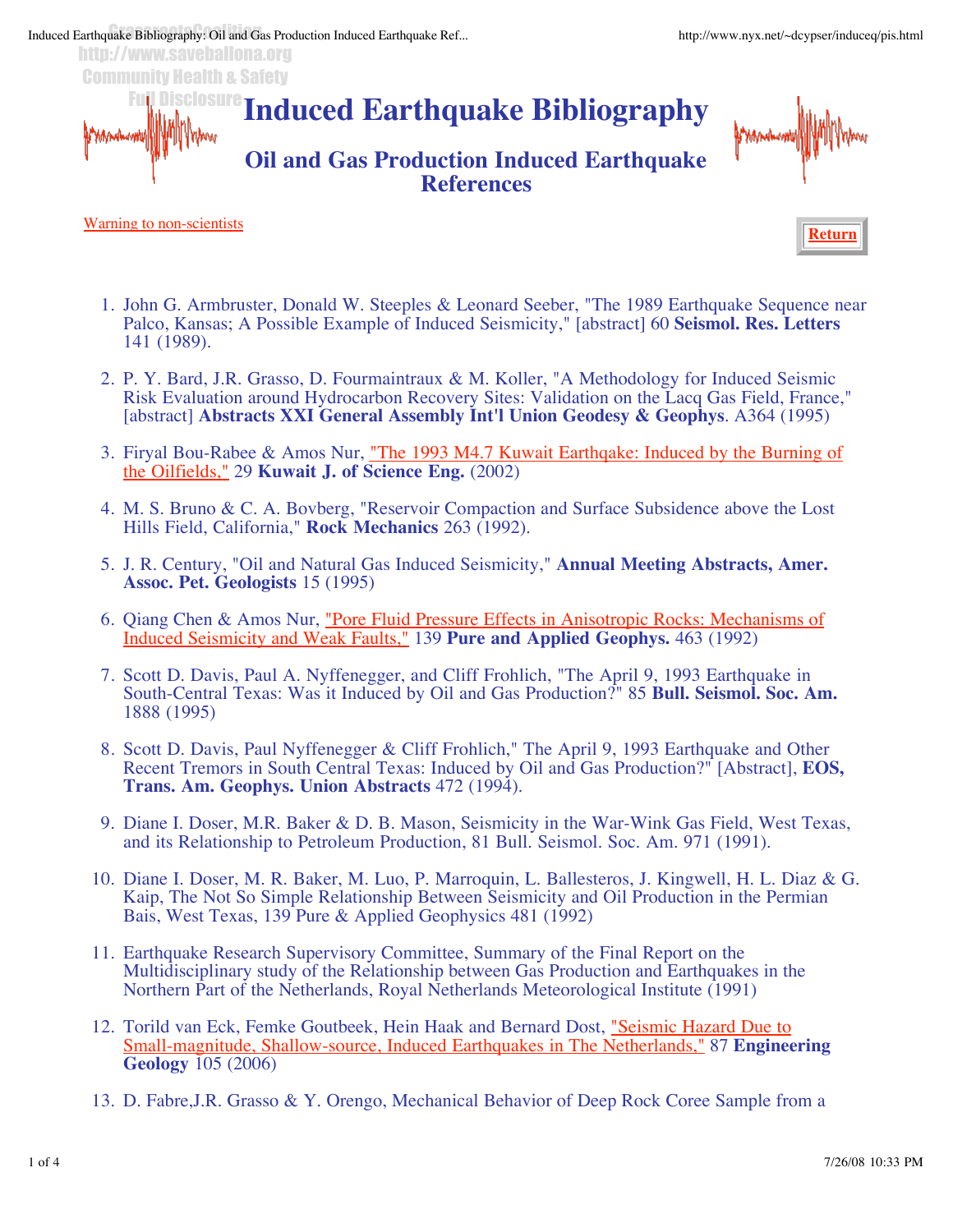## Induced Earthquake Bibliography: Oil and Gas Production Induced Earthquake Ref... http://www.nyx.net/~dcypser/induceq/pis.html

http://www.saveballona.org

Seismically active Gas Field, 137 Pure & Applied Geophys. 201 (1992). Full Disclosure

- 48. Bruno Feigner & Jean-Robert Grasso, Seismicity Induced by Gas Production I: Correlation of Focal Mechanisms & Dome Structure, 134 Pure and Applied Geophys. 405 (1990)
- 49. Jean-Robert Grasso, Mechanics of Seismic Instabilities Induced by the Recovery of Hydrocarbons, 139 Pure & Applied Geophysics 507 (1992)
- 50. Jean-Robert Grasso, Hydrocarbon Extraction and Seismic Hazard Assessment, [abstract], EOS, Trans. Amer. Geophys. Union Abstracts 1454 (1990?)
- 51. J.R. Grasso & B. Feigner, Geomechanical Behavior and Structural Evolution Induced by a Depletion--a Case Study of a Gas Field, Rockbursts and Seismicity in Mines, 5 (1990)
- 52. Jean-Robert Grasso & Bruno Feigner, Seismicity Induced by Gas Production II: Lithology Correlated Events, Induced Stresses & Deformation, 134 **Pure & Applied Geophys.** 427 (1990)
- 53. Jean-Robert Grasso, "Testing Self-organized Criticality by Induced Seismicity," 103 Journal of **Geophysical Research** 29,965 (1998)
- 54. J. R. Grasso, L.M. Plotnikova, B. Nutaev & R. Bossu, The Three M-7 Gazli Earthquakes, Usbekistan, Central Asia: The Largest Seismic Energy Releases by Human Activity, [Abstract] **Abstracts XXI Gen Ass. Int. Union Geodesy & Geophys.** A363 (1995)
- 55. J.R. Grasso, P. Volunt, D. Fourmaintraux, Scaling of Seismic Response to Hydrocarbon Production: A Toll to Estimate Both Seismic Hazard and Reservoir Behavior Over Time, **Eurock '94 Conf,** Delft (1994).
- J. R. Grasso & G. Wittlinger, 10 Years of Seismic Monitoring over a Gas Field, 80 **Bull. Seismol.**  56. **Soc. Am.** 450 (1990)
- 57. F. Guyoton, J.R. Grasso, P. Volant, Interrelation between Induced Seismic Instabilities and Complex Geological Structure, 19 **Geophysical Res. Lett.** 705 (1992).
- 58. J. M. Hamilton, A.V. Miller & M.D. Prins, Subsidence-induced Shear Failures above Oil and Gas Reservoirs, **Rock Mechanics** 273 (1992).
- 59. Robert B. Horner, The Fort St. John, B.C. Earthquakes, (A Preliminary Report for the B.C. Ministry of Energy, Mines and Petroleum Resources) Geological Survey of Canada (1993)
- 60. Robert B. Horner, J.E. Barclay, J. M. MacRae, R.J. Wetmiller & I. Asudeh, Earthquakes at the Eagle Oil Field near Fort St. John, British Columbia, Abstracts XXI General Assembly Int'l Union Geodesy & Geophys. A363 (1995)
- 61. Robert B. Horner, J.E. Barclay, J. M. MacRae, Earthquakes and Hydrocarbon Production in the Fort St. John Area of Northeastern British Columbia, Canadian 30 Jour. Explor. Geophysics 39 (1994)
- 62. Robert B. Horner, J.E. Barclay, J. M. MacRae R. J. Wetmiller & I. Asudeh, Earthquakes and Hydrocarbon Production in the Fort St. John Area of Northeastern British Columbia, [abstract] EOS Trans. Amer. Geophys. Union, Abstracts 472 (1994).
- 63. G.R. Keller, A.M. Rogers & C.D. Orr, Seismic Activity in the Permian Basin Area of West Texas and Southeastern New Mexico, 1975-79, 58 Seismol. Res. Lett. 63 (1987)
- 64. R.L. Kovach, Source Mechanisms for Wilmington Oil Field, California, Subsidence Earthquakes,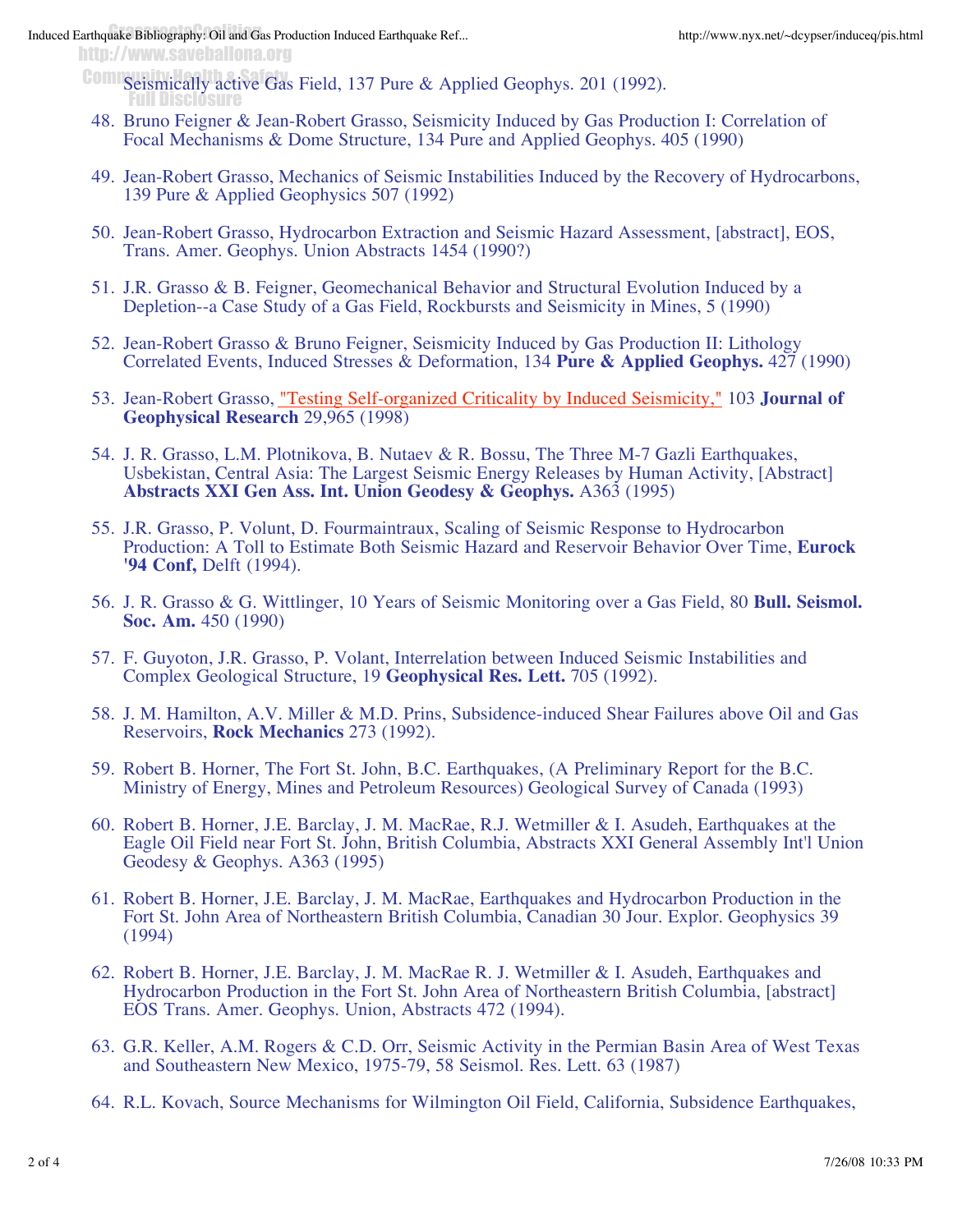http://www.saveballona.org

**64 Bull. Seismol. Soc. Am. 699 (1974).** Full Disclosure

- 82. V. M. R. Maury, J. R. Grasso & G. Wittlinger, Monitoring of Subsidence and Induced Seismicity in the Lacq Gas Field (France): The Consequences on Gas Production and Field Operation, 32 Engineering Geology 123 (1992)
- 83. Arthur McGarr, On A Possible Connection Between Three Major Earthquakes in Californian and Oil Production, 81 Bulle. of Seismol. Soc. of Am. 948 (1991)
- R.F. Mereu, J. Brunet, K. Morrissey, B. Price, A. Yapp, A study of the Microearthquakes of the 84. Gobbles Oil Field Area of Southwestern Ontario, 76 Bulle. Seismol. Soc. Am 1215 (1986)
- 85. Hirokazu Moriya, James T. Rutledge & Hiroaki Niitsuma, Evaluation of Subsurface Crack Structures and Stress Direction by Using Doublets in the Three- component Seismic Measurement [abstract], Abstracts XXI General Assembly Int'l Union Geodesy & Geophys. A363 (1995)
- 86. Wayne D. Pennington, S.D. Davis, S.M. Carlson, J. Dupree & T.E. Ewing, The Evolution of Seismic Barriers and Asperities Caused by the Depressuring of Fault Planes in Oil & Gas Fields of South Texas, 78 Bull. Seism. Soc. Am. 188 (1986).
- 87. L. M. Plotnikova, M.G. Flyonova, V.I. Machmudova, Induced Seismicity in the Gazly Gas Field Region, 99 Gerlands Beitrage zur Geophysik 389 (1990)
- W. E. Pratt & D.W. Johnson, Local Subsidence of the Goose Creek Oil Field, 34 Geology 577 88. (1926)
- J. P. A. Roest & W. Kuilman, Geomechanical Analysis of Small Earthquakes at the Eleveld gas 89. Reservoir, Eurock '94 A.A. Balkema, Rotterdam 573 (1994)
- 90. J. T. Rutledge, W.S. Phillips, T.D. Fairbanks, D.W. Anderson, Microseismicity Associated with Primary Oil Production in Clinton County, Kentucky [abstract], Abstracts XXI General Assembly Int'l Union Geodesy & Geophys. A363 (1995)
- 91. J. T. Rutledge, J.N. Albright, T.D. Fairbanks, M.B. Murphy & P.M. Roberts, Microseismic Monitoring of the Chaveroo Oil Field, New Mexico, SEG Expanded Abstracts 237 (1990)
- 92. B. K. Schuessler, J.T. Rutledge & W.S. Phillips, Source Parameters of Induced Microearthquakes in a Shallow Oil Reservoir, Clinton County, Kentucky, 76 EOS, Trans. Amer. Geophys. Union 354 (1995)
- 93. Paul Segall, Induced Stresses due to Fluid Extraction from Axisymmetric Reservoirs, 139 Pure & Applied Geophysics 535 (1992)
- 94. Paul Segall, Stress and Subsidence from Subsurface Fluid Withdrawal in the Epicentral Region of the 1983 Coalinga Earthquake, 90 J.Geophys. Res. 6801 (1985)
- 95. Paul Segall, Earthquakes Triggered by Fluid Extraction, 17 Geology 942 (1989)
- 96. Paul Segall, J.R. Grasso, A. Mossop, "Poroelastic Stressing and Induced Seismicity near the Lacq Gas Field, Southwestern France," 99 **Jour. Geophys. Res.** 15,423 (1994)
- 97. Paul Segall & A. Mossop, Beyond Rangely: Poro- and Thermoelastically Induced Seismicity [abstract], Abstracts XXI General Assembly Int'l Union Geodesy & Geophys. A364 (1995)
- E.S. Shtengelov, Effect of Well Exploitation of the Upper Jurassic Aquifer on Seismicity of the 98. Crimea, 7 Water Resources 132 (1980).